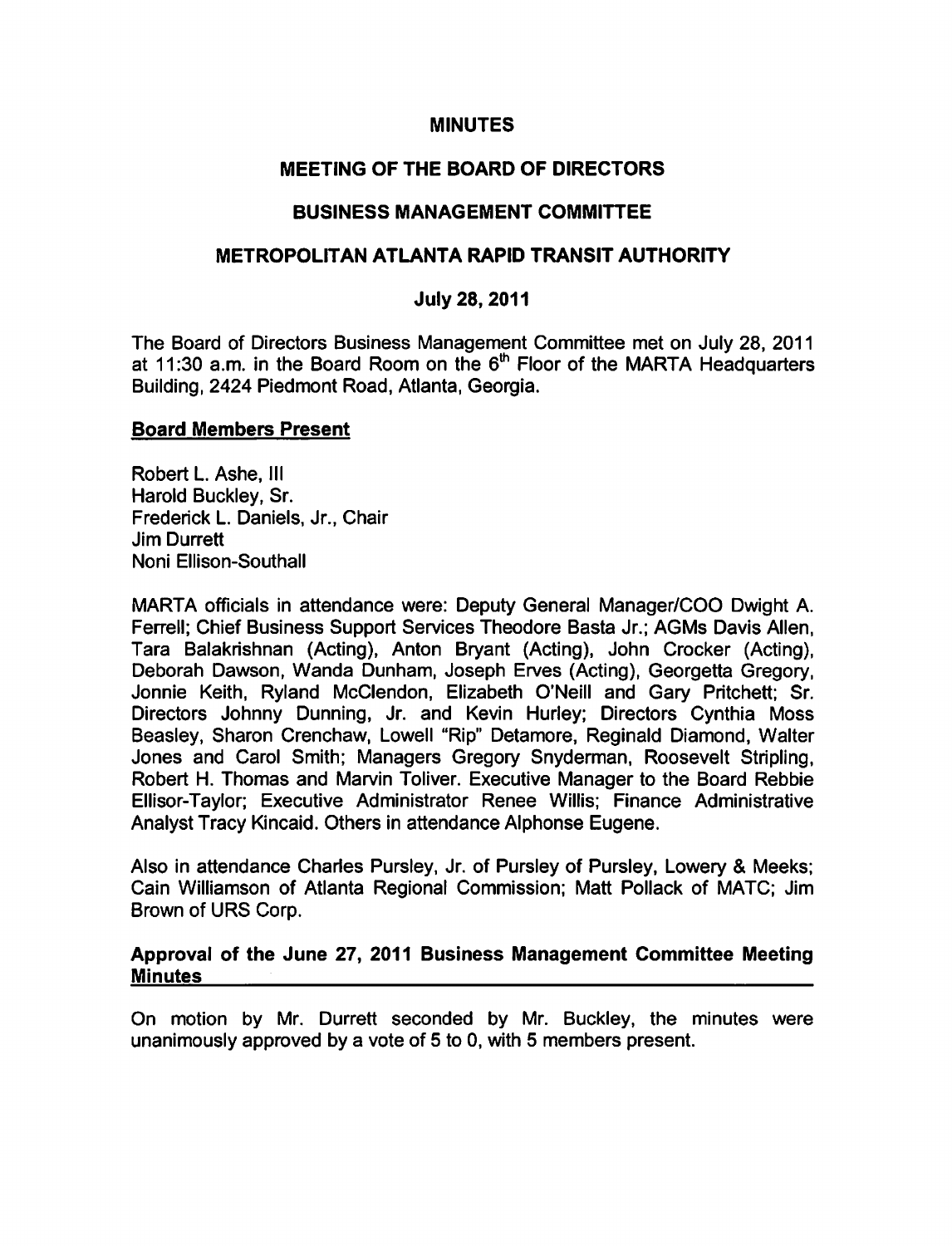# Briefing – Financial Highlights/KPIs (May YTD)

Mr. Allen briefed the Committee on May Year-to-Date (YTD) Fiscal Year 2011 Financial Performance and Key Performance Indicators (KPIs).

- $\triangleright$  Actual Revenues in the month of May were favorable by \$0.8M, or 2.9%. The overall net favorable result in Revenue was primarily due to the following:
	- o Sales Tax receipts under-performing relative to plan in May
	- Higher than planned Passenger Revenues that were conservatively projected for FY11 due to a high degree of uncertainty over the elasticity impacts related to fare increases and a reduction in service
- $\triangleright$  On a May YTD basis, actual Revenues were favorable by \$13M, or 4.3%.
- $\triangleright$  Actual Expenses were over budget by \$2.4M, or 7.3% in the month of May. This negative variance was primarily due to the following:
	- o Salaries & Wage were favorable by \$2.1M
	- Overtime Expenses were 55.4% over budget mainly due to the covering of some of the operating vacancies
	- Benefits were unfavorable by 5.1% due to the Retirees' Reserve Expense (GASBE) Account being underfunded by over \$880K in conjunction with a recently completed OPEB actuarial review
	- $\circ$  Contractual services were \$2.1M over budget
	- CNG was favorable by 27.2% due to the actual dekatherm coming in less than the budgeted price
	- Diesel was unfavorable by \$0.2M due to the actual fuel costs per gallon pricing rate being higher than planned in the month
	- o Other Materials & Supplies Expenses were 11.2% unfavorable due to timing related differences in expensing invoices
	- $\circ$  Other Non-Labor was unfavorable by \$0.8M due to more than anticipated payouts associated with Several Casualty and Liability cases that were closed out in the month
- $\triangleright$  On an May YTD basis, net operating budget expenses are favorable by \$3M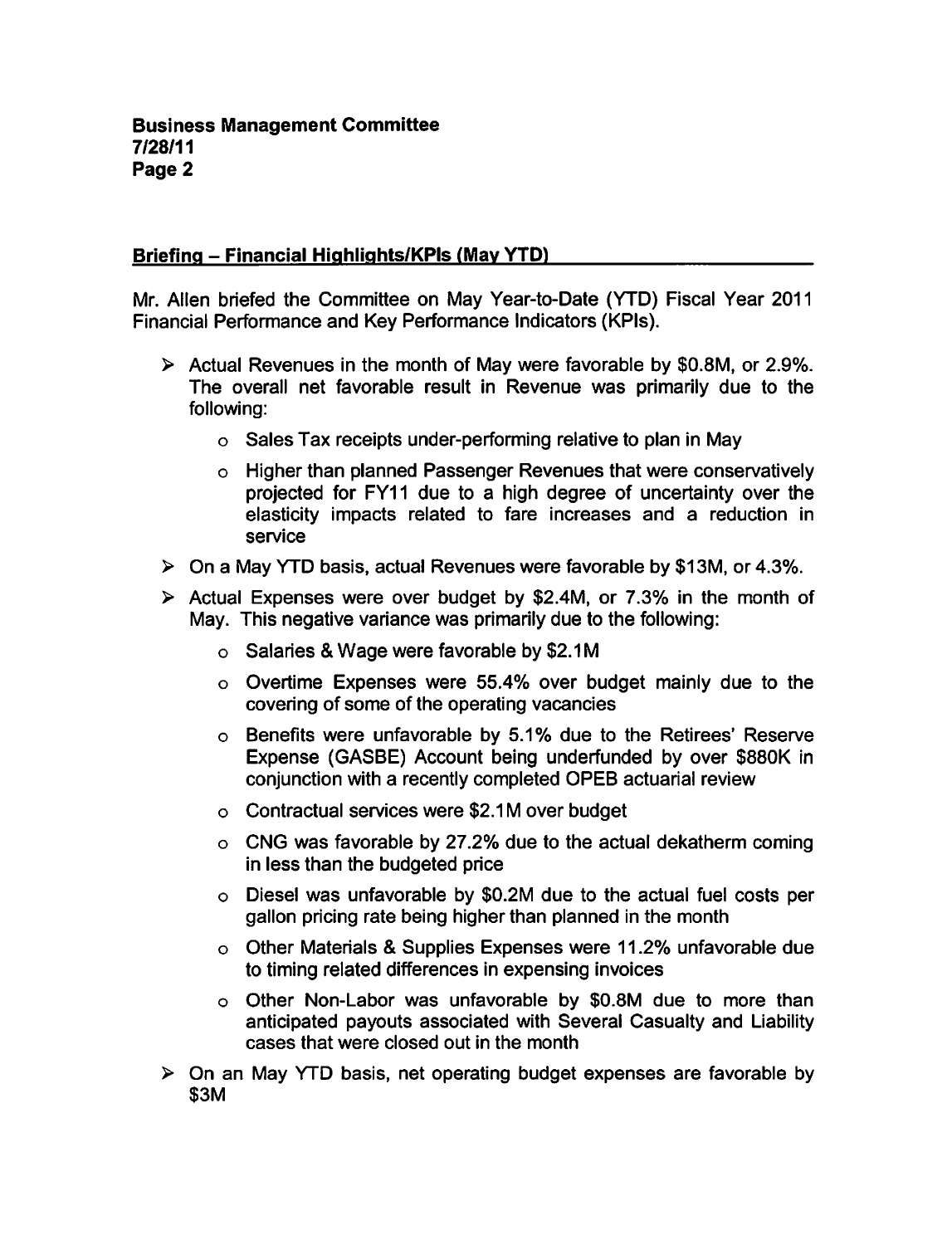- $\triangleright$  Sales Tax Subsidy
	- $\circ$  YTD actual Net Operating Loss (deficit) of \$45.3M requires a sales tax subsidy of 65.4%
	- The Budgeted Sales Tax Subsidy is 71.9%
- $\triangleright$  KPIs
	- Budget variance for the month of May was unfavorable at 7.33% over budget
	- Combined Ridership for the month of May was 11.8M unlinked passenger boardings, which exceeded the monthly forecasted total of 10M by 18.2%
	- Bus Cost per Passenger Trip of \$3.32 was better than the forecast of\$3.79by12.4%
	- Rail Cost per Passenger Trip of \$2.37 in May was better than the forecast of \$2.69 by 11.9%
	- MARTA Mobility Cost per Passenger Trip of \$32.12 in May was better than the planned rate of \$42.78 by 24.9%

Mr. Daniels asked has MARTA received any information from the State of Georgia about the actuarial review.

Mr. Allen responded that the Authority has not been given additional information.

Mr. Ashe asked if the State is bound to the Open Records Act.

Mr. Allen said no. Yet, even with the hit MARTA still made the budget for May.

Mr. Daniels asked what the timeframe for filling vacancies is.

Mr. Basta answered that Mobility vacancies will be filled within the next 30 days. Operators are currently in training. Concentration will then be placed on filling supervisory roles and then administrative positions throughout the remainder of the year. Positions for Operations will be filled by the end of the first quarter.